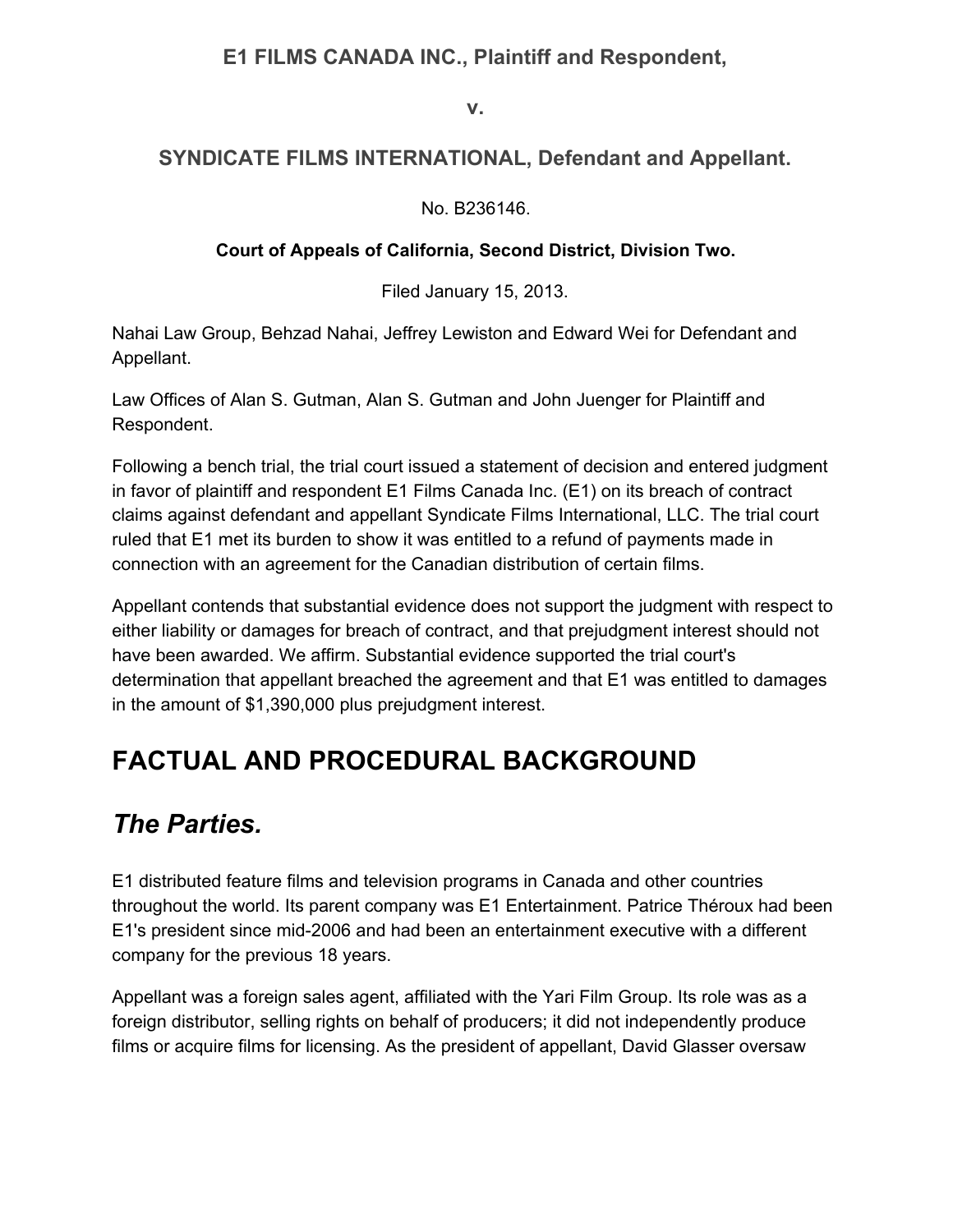international distribution and sales for appellant between 2004 and 2008. Glasser was also the chief creative officer for the Yari Film Group.

#### *The Output Term Sheet.*

Théroux and Glasser began discussing the notion of an output agreement between their companies sometime in October 2007, and they were the individuals primarily involved in negotiating the Output Term Sheet (OTS). The purpose of the OTS was to give E1 the right to distribute in Canada any films that were acquired or produced by Yari Film Group and released theatrically in the United States. The final version of the signed OTS was dated February 26, 2008.

The OTS was between appellant "in its capacity as sales agent for the licensor of a Picture" and E1 "for the exclusive distribution in Canada of certain motion pictures [appellant] acquires and/or produces beginning with that Picture entitled `Assassination of a High School President' aka `The Sophomore.'" In the film industry, the term "sales agent" typically describes an entity that sells movies to distributors. It does not mean that the entity operates as an actual agent.

In paragraph 3, the OTS defined the films to be included as "any motion picture produced or acquired by [appellant] or any subsidiary, or any affiliated, related, wholly or partly owned or associated companies of [appellant], which (subject to Paragraphs 12 and 14) is released theatrically in the United States" during the two-year output term by Yari Film Group or any other approved United States distributor. "Theatrical release" means exhibiting a film in a commercial movie theater in the United States. This paragraph was important to E1 because it guaranteed a certain level of quality release necessary to establish credibility for Canadian distribution.

Paragraph 4 set forth a number of "minimum guarantee" payments for which E1 would be responsible. With the minimum guarantee, appellant was able to use E1's financial commitment for distribution as a means to obtain financing for the films from a bank. In other words, E1's commitment to pay a minimum guarantee on a particular film was being used to help finance the production of the film. For a film produced by appellant or any related entity, E1 agreed to pay as a minimum guarantee an amount equal to five percent of the film's final budget, a standard figure in the industry. The OTS also explained how to calculate a film's final budget and required that no later than delivery of the film appellant provide to E1 either a copy of the bonded budget verified by a completion guarantor or a statement of the film's actual costs, verified by appellant's chief financial officer. The verification safeguards were significant to E1, which was obligated to pay a percentage of an otherwise unknown figure. Once a film was released for distribution, paragraph 9 of the OTS described the fee to which E1 was entitled, which included recoupment of the minimum guarantee and expenses.

Paragraph 13 of the OTS required appellant to provide to E1 evidence of a film's theatrical release in the United States, specifying a range of a number of screens corresponding to a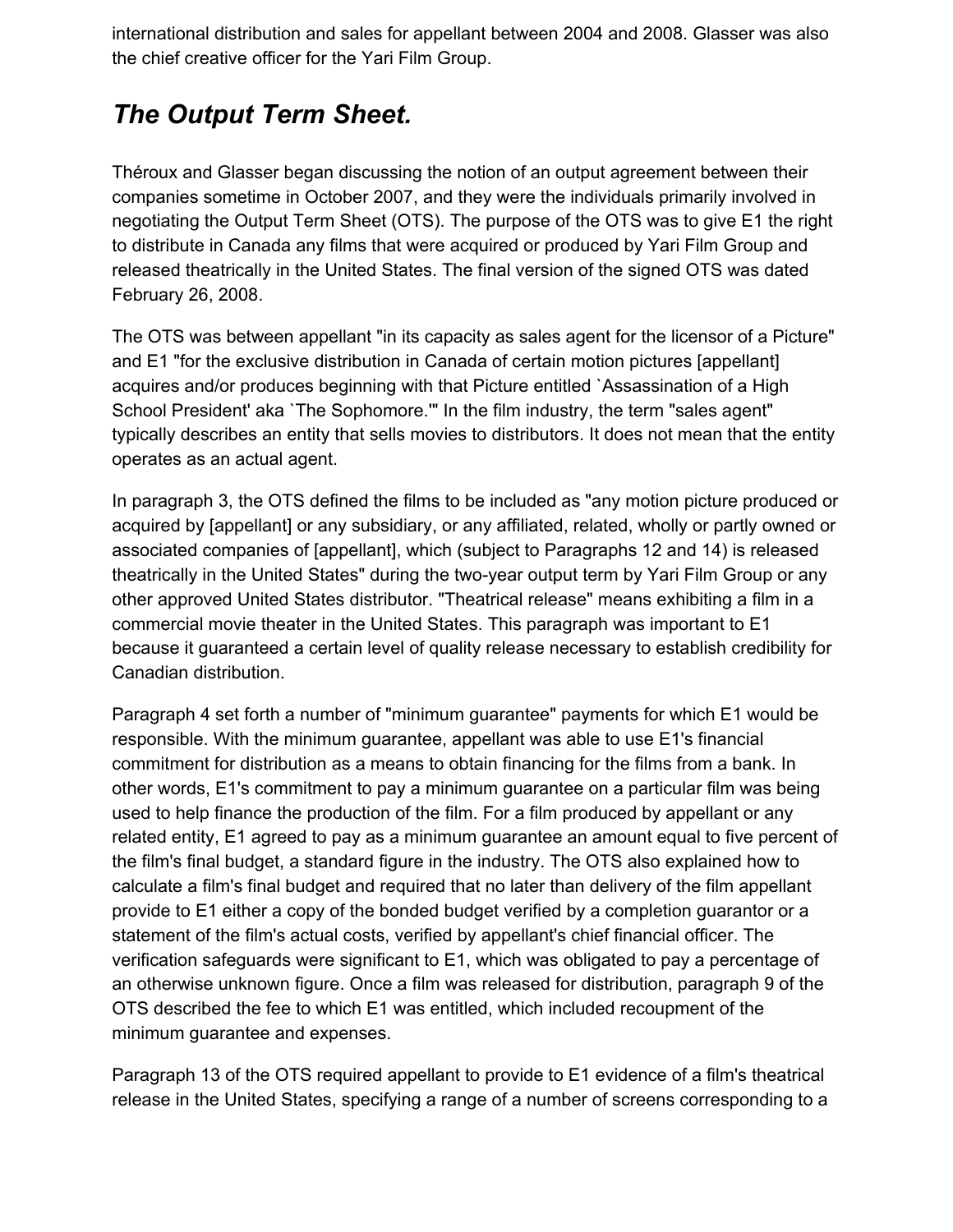film's budget. For example, for each film with a budget of less than \$15 million, appellant was obligated to provide E1 with evidence of a United States theatrical release commitment on 500 screens simultaneously. E1's minimum guarantee was significantly impacted by the film's theatrical release, as a film's value is determined in large part by its manner of release.

In the event that appellant failed to satisfy its obligations under paragraph 13 of the OTS, paragraph 14 provided it with three options. First, appellant could terminate the film's license agreement, which also required it to refund E1's minimum guarantee with interest and its distribution expenses. Second, appellant could allow for a percentage reduction of the minimum guarantee, calculated on the basis of the difference between the number of screens initially agreed for the release and the number of screens on which the film was actually released. Third, appellant could elect to have E1 pay a specified reduced minimum guarantee calculated on the basis of the film's budget. The second and third options required appellant to send E1 notice of its election within 30 days of the initial release of the film in the United States, and to provide either a refund or recalculated minimum guarantee to E1 within the following 30 days. With respect to any refund payment obligation, paragraph 14 concluded: "Any refund payable to [E1] pursuant to this Paragraph 14, will be paid by [appellant] and [appellant] will provide [E1] with a guaranty for those amounts from a financially suitable entity willing to provide a guaranty (such entity to be approved by [E1] in its sole discretion)." Théroux understood that appellant would be responsible for the refund; the parties never discussed that an entity other than appellant would be responsible for the refund to E1. The reimbursement term was heavily negotiated and important to E1.

Other provisions of the OTS included cross-collateralization specified in paragraph 11, which permitted E1 to offset profits and losses among individual films within in a four-film group. Paragraph 15 contemplated the execution of additional agreements for each distributed film, including a license agreement, a side letter setting forth the United States theatrical release commitment and a "notice and acceptance of assignment" (notice) for financing purposes. The final paragraph of the OTS provided: "The parties intend to prepare and sign a more formal agreement incorporating the terms of this Output Term Sheet as well as terms which are customary for transactions of this type, but unless and until such an agreement is signed, this Output Term Sheet shall constitute a binding contract between the parties." The parties never executed a more formal agreement and considered the OTS to be binding.

## *The Four Films.*

Appellant delivered four films to E1: *Nothing But the Truth, What Doesn't Kill You, The Lonely Maiden* and *Assassination of a High School President.* Consistent with paragraph 15 of the OTS, the parties executed separate license agreements—called "distribution agreements"—for each of the four films.<sup>[1]</sup> Appellant signed each of the distribution agreements as a sales agent for each single purpose entity which served as the film's licensor. According to Glasser, the distribution agreements provided that Bob Yari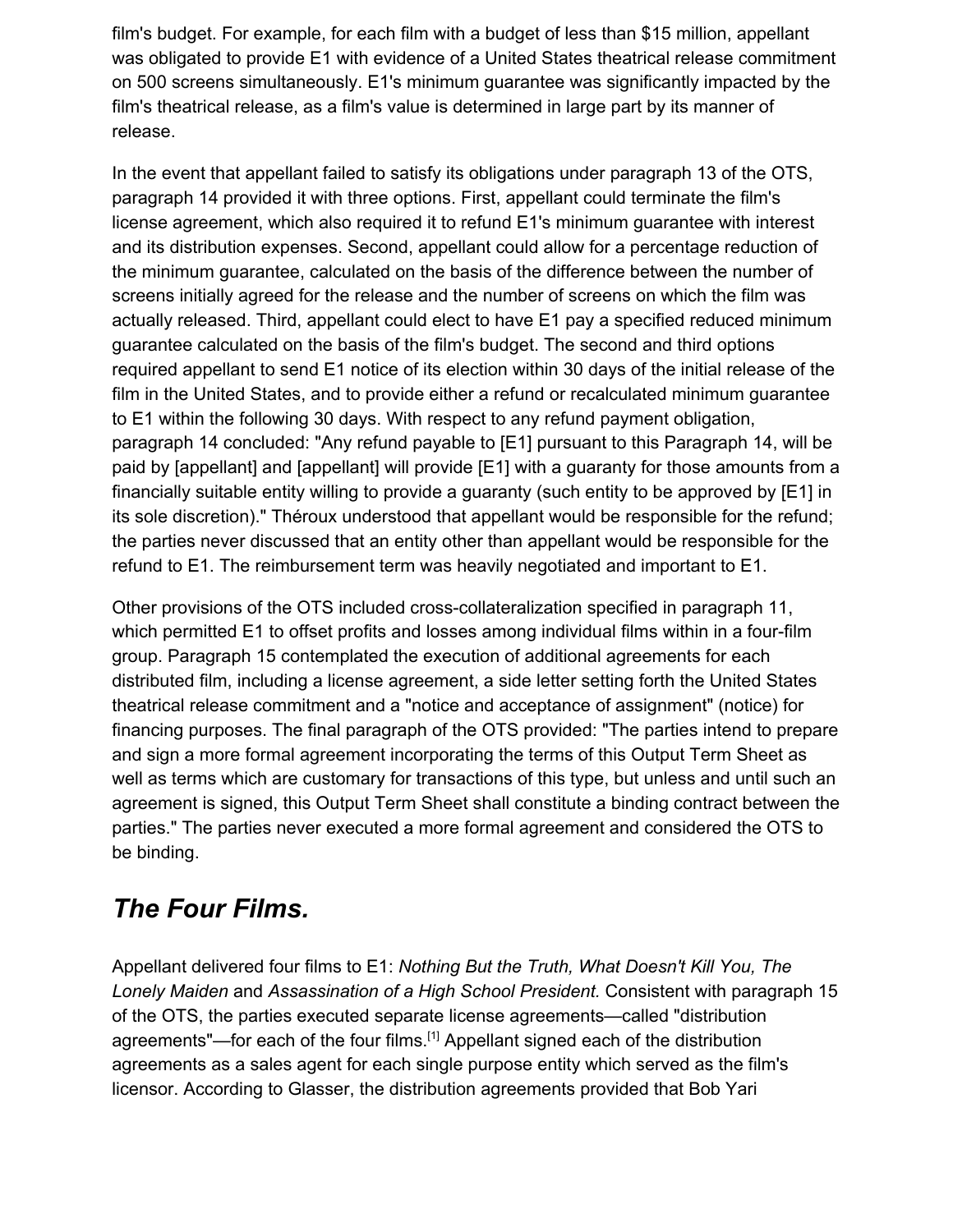Productions (BYP) would guarantee appellant's obligations identified in paragraph 14 of the OTS. BYP prepared the side letters and Glasser signed them on appellant's behalf. The notices were the vehicles by which E1 confirmed its promise to pay the minimum guarantee amounts and the licensor for each film agreed to assign the right to payment of that amount to a bank as security for financing the film.

The films were subject to the five percent minimum guarantee payment in the OTS. For the films *Nothing But the Truth, What Doesn't Kill You* and *The Lonely Maiden,* E1 became obligated to the Bank of Ireland for a total amount of \$2,185,280, which E1 ultimately negotiated down to \$1,990,000. For the film *Assassination of a High School President,* E1 became obligated to Bank Leumi for some amount over \$200,000. E1 distributed each of the four films in Canada in a DVD format.

By February 2009, E1 concluded that appellant had breached its obligations under the OTS and the distribution agreements by failing to provide advance notice of the films' release dates and by releasing the films on fewer than 500 screens. Two of the films were theatrically released on a handful of screens for awards consideration and two of the films were released only on DVD. A film that is not theatrically released—otherwise known as a straight-to-video film—has a lesser value because it has no income stream from a theatrical release and the value of its video or television release is correspondingly diminished.<sup>[2]</sup> E1 sent a series of demand letters to appellant, BYP and the licensor under the distribution agreements—all at the same address—seeking reimbursement of a portion of the minimum guarantees under either the second or third option provided in the OTS. Only appellant responded, rejecting E1's demands in their entirety.

#### *Pleadings, Trial and Judgment.*

In December 2009, E1 filed its initial complaint for breach of contract and fraud against appellant, Bob Yari and BYP. In January 2010, the action was stayed against BYP, then in chapter 11 bankruptcy, and E1 later dismissed Yari from the action. E1 received leave to file the operative first amended complaint (complaint) in November 2010, which alleged four causes of action for breach of contract against appellant and BYP and a cause of action for fraud against appellant, BYP and Yari. The complaint specifically referenced the OTS as providing a basis for liability. E1 sought damages in the amount of \$2,070,098, which it asserted was the difference between the minimum guarantees it paid and the amount of the reduced minimum guarantees it should have paid in light of the films' limited theatrical releases. Appellant answered the complaint, denying the allegations and asserting several affirmative defenses.

The trial court denied both E1's and appellant's motions for summary adjudication on the breach of contract claims.

Prior to the commencement of trial, E1 dismissed BYP from the fraud cause of action and stipulated to resolve its contract claims against BYP in bankruptcy court. Current and former employees of the parties testified during a four-day bench trial. At the conclusion of E1's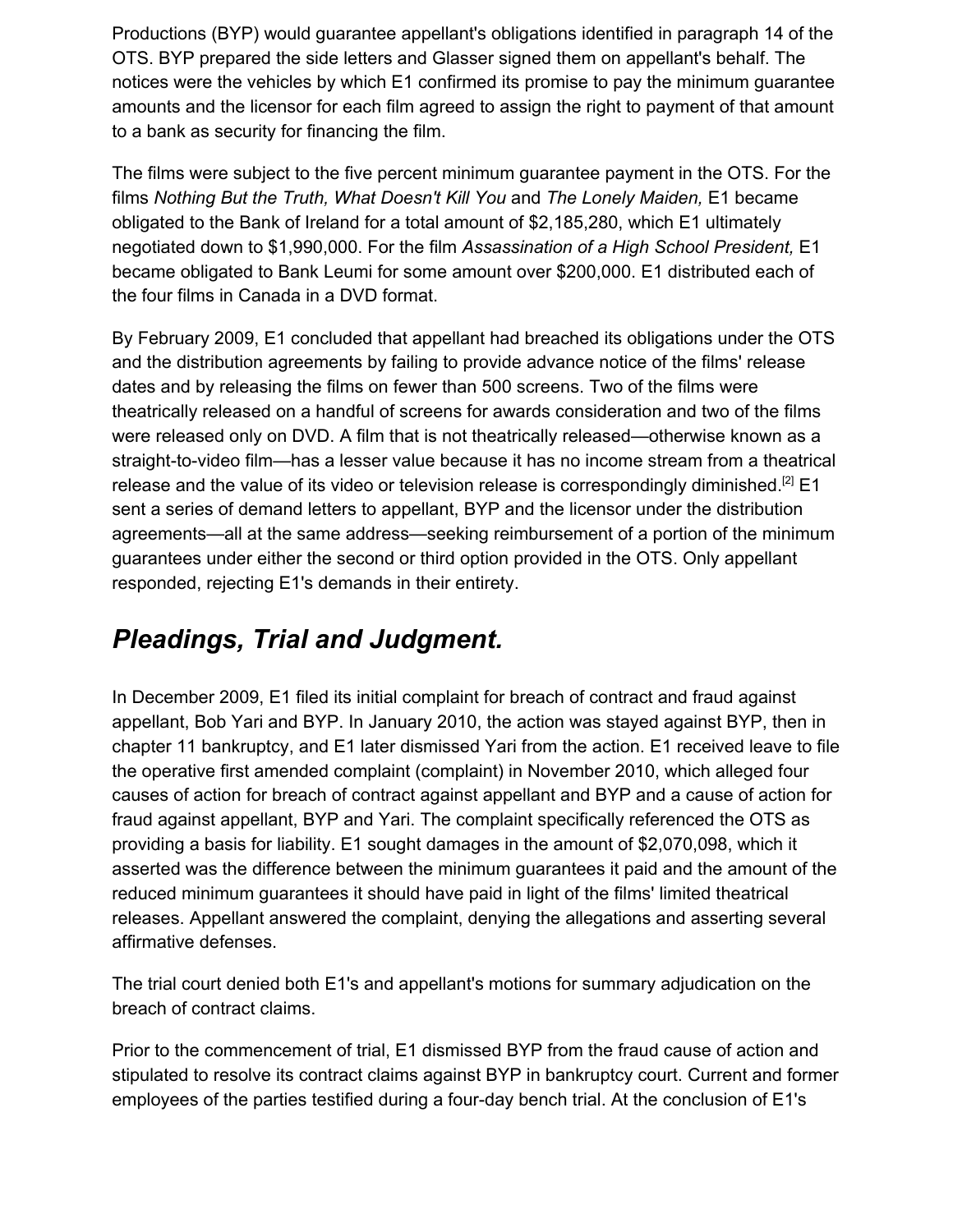case, the trial court granted appellant's motion for judgment on E1's fraud cause of action. The trial court permitted both posttrial briefing and closing argument. After it submitted a tentative statement of decision and thereafter received and considered the parties' objections and clarifications, the trial court filed a final statement of decision in June 2011.

The trial court found that E1 met its burden of proof on each of its causes of action for breach of contract. It found the evidence established that E1 was entitled to a refund of a portion of the minimum guarantee payments for the four films. It concluded a refund was warranted on the basis of evidence showing the films were not theatrically released in the United States, appellant failed to provide advance notice of the limited release, and it did not elect to terminate the agreement. In finding appellant liable for the refund, the trial court determined the evidence established that it was a principal in the transaction and not merely an agent. The trial court also found that the evidence did not support appellant's assertion that the OTS was superseded by the distribution agreements.

With respect to damages, the trial court found that E1 showed it had paid \$1,990,000 to the Bank of Ireland for three of the films. It reduced that amount by \$600,000—the reduced minimum guarantee amount—to conclude that appellant owed E1 \$1,390,000. It ruled that E1 did not present sufficient evidence to show it incurred out-of-pocket losses for the distribution of the fourth film, *Assassination of a High School President.*

In July 2011, E1 filed its cost memorandum and moved for an award of prejudgment interest. The trial court initially entered judgment on July 25, 2011. After granting E1's prejudgment interest motion in September 2011, it entered an amended judgment which included an award of \$5,297.96 in costs and \$120,578.64 in prejudgment interest.

This appeal followed.

# **DISCUSSION**

#### **I. Standard of Review.**

In a bench trial, the trial court "is the sole arbiter of the facts" and our review of its factual findings is limited. (*Navarro v. Perron* (2004) 122 Cal.App.4th 797, 803.) "`In general, in reviewing a judgment based upon a statement of decision following a bench trial, "any conflict in the evidence or reasonable inferences to be drawn from the facts will be resolved in support of the determination of the trial court decision. [Citations.]" [Citation.] In a substantial evidence challenge to a judgment, the appellate court will "consider all of the evidence in the light most favorable to the prevailing party, giving it the benefit of every reasonable inference, and resolving conflicts in support of the [findings]. [Citations.]" [Citation.] We may not reweigh the evidence and are bound by the trial court's credibility determinations. [Citations.] Moreover, findings of fact are liberally construed to support the judgment. [Citation.]'" (*Cuiellette v. City of Los Angeles* (2011) 194 Cal.App.4th 757, 765; accord, *Axis Surplus Ins. Co. v. Reinoso* (2012) 208 Cal.App.4th 181, 189; *TME*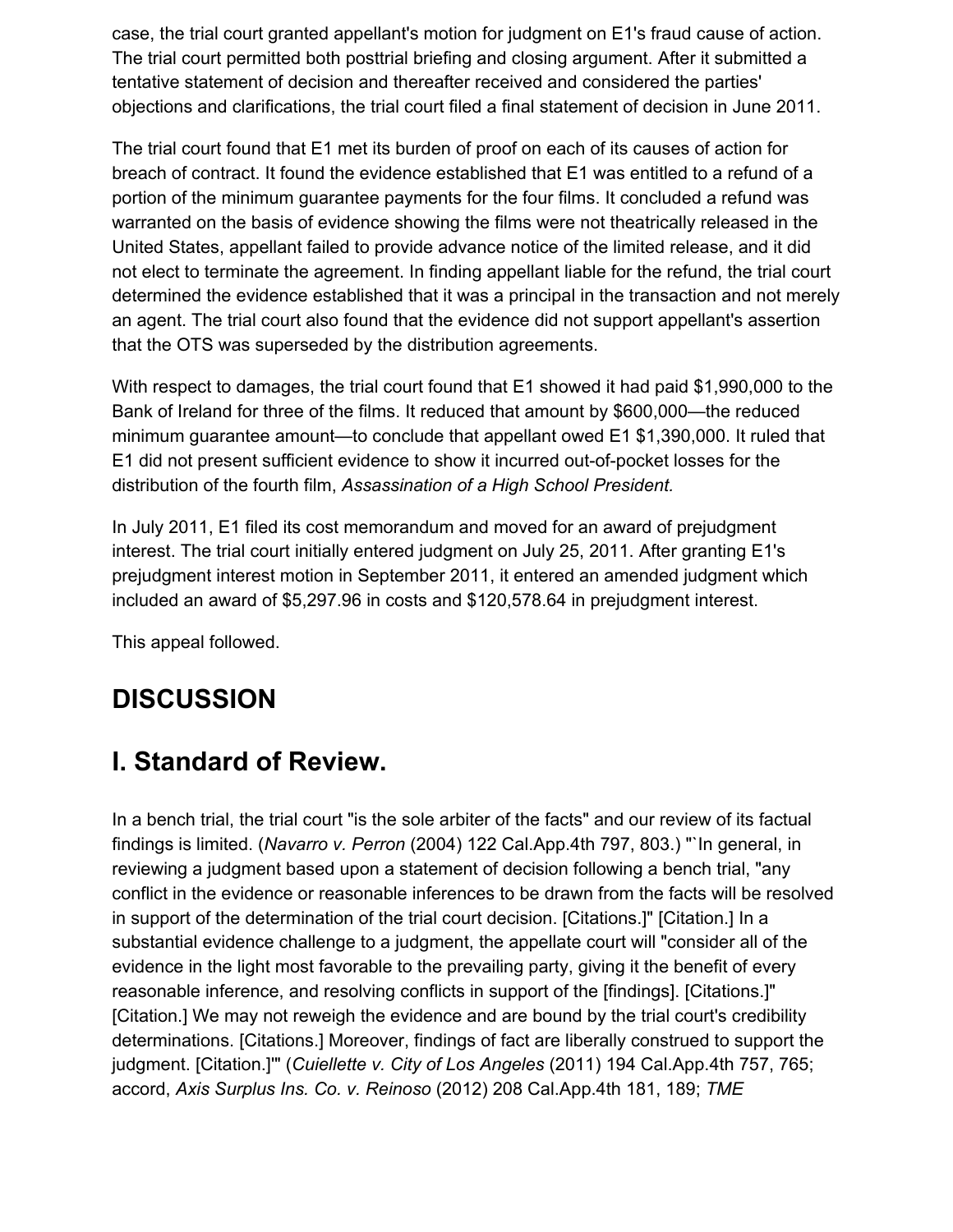*Enterprises, Inc. v. Norwest Corp.* (2004) 124 Cal.App.4th 1021, 1030.) "The substantial evidence standard of review applies to both express and implied findings of fact made by the court in its statement of decision. [Citation.]" (*Ermoian v. Desert Hospital* (2007) 152 Cal.App.4th 475, 501.)

# **II. Substantial Evidence Supported the Trial Court's Findings.**

# *A. Substantial Evidence Showed That Appellant Was Liable for Breach of the OTS.*

In its first four causes of action, E1 alleged that appellant breached the OTS and the distribution agreements by failing to provide evidence of a sufficient United States theatrical release for each of the four films, failing to elect one of the remedies under paragraph 14 of the OTS required by the lack of theatrical release and failing to refund the difference between the minimum guarantee payment and the reduced minimum guarantee E1 thereafter requested pursuant to the OTS. After outlining the evidence offered during trial, the trial court concluded that E1 met its burden of proof on those allegations. It summarized: "Counsel for SFI [appellant] conceded during closing argument that the four films were not theatrically released in the United States. Instead, `they went straight to video.' Further, the Court concludes that SFI had failed to provide E1 with advance written notice of the limited U.S. release for the films. SFI's counsel also conceded that SFI did not elect to terminate the agreement. Accordingly, E1 is entitled to a refund under paragraph 14 of the OTS."

Substantial evidence supported the trial court's conclusion. "[T]he elements of a cause of action for breach of contract are (1) the existence of the contract, (2) plaintiff's performance or excuse for nonperformance, (3) defendant's breach, and (4) the resulting damages to the plaintiff. [Citation.]" (*Oasis West Realty, LLC v. Goldman* (2011) 51 Cal.4th 811, 821.) Here, the evidence showed that the OTS constituted a binding contract between E1 and appellant. The language of the OTS unambiguously provided that "this Output Term Sheet shall constitute a binding contract between the parties" and representatives for both parties testified that they considered the OTS as a binding agreement. The evidence also showed that E1 performed under the OTS by becoming obligated to pay the minimum guarantees to a third-party bank and by distributing the four films in Canada. Further, the evidence established that appellant breached the OTS by failing to satisfy its United States screen commitment under paragraph 13 of the OTS and failing to provide E1 with any of the remedies required by paragraph 14 of the OTS for the lack of theatrical release. Finally, the evidence showed that EI suffered damage as a result of appellant's breach through its payment of the full, unreduced minimum guarantee amounts.

Appellant argues that it could not have liability under the OTS because the evidence showed it was acting as an agent on behalf of each film's licensor. (See *Filippo Industries, Inc. v. Sun Ins. Co.* (1999) 74 Cal.App.4th 1429, 1442 ["`Where the signature as agent and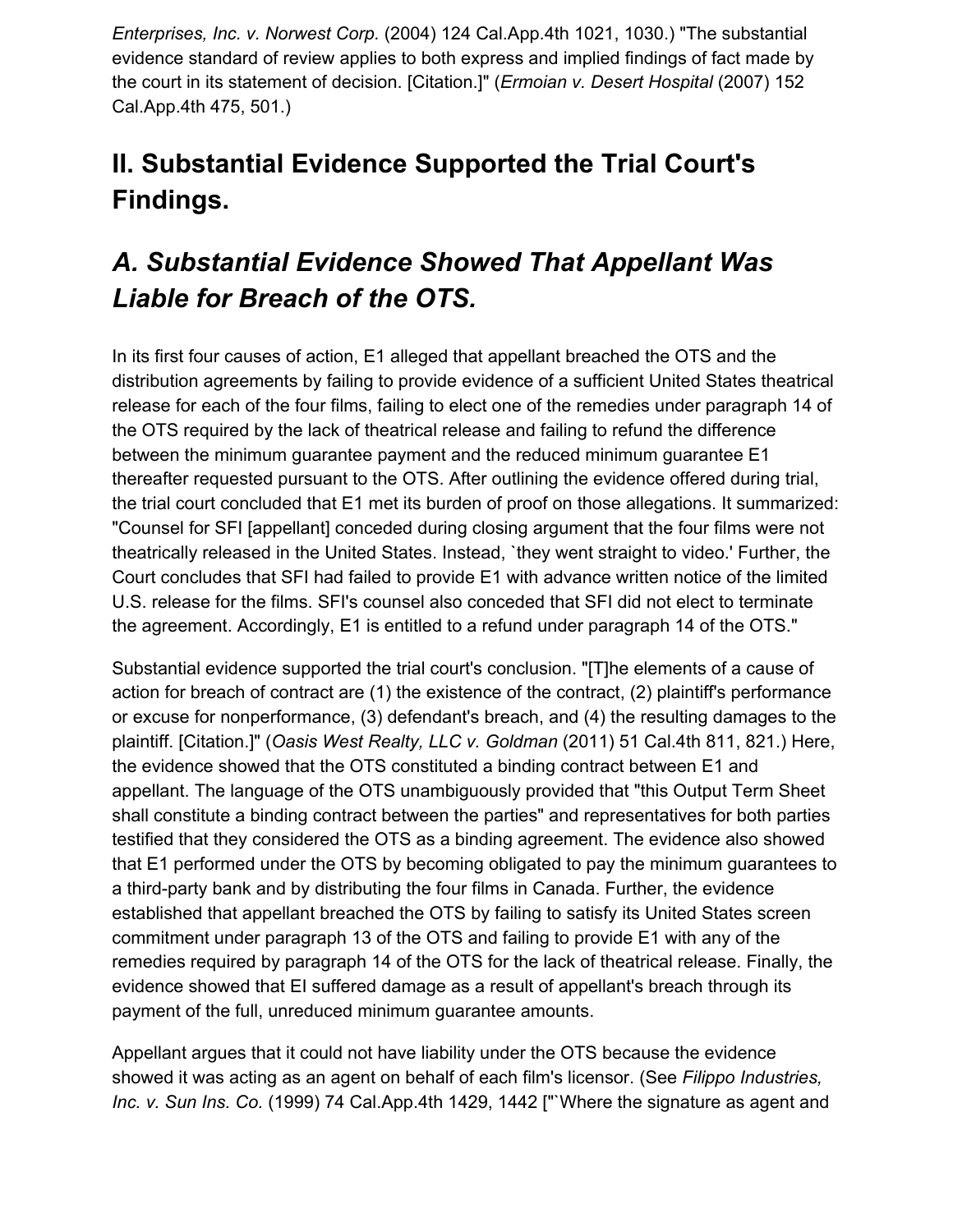not as a principal appears on the face of the contract, the principal is liable and not the agent'"]; *Sackett v. Wyatt* (1973) 32 Cal.App.3d 592, 597 ["Under California law it is settled that a personal judgment for damages for breach of contract may not be obtained against a known agent of a disclosed principal"].) In support of its argument, it points first to the language of the OTS that it entered into the agreement "in its capacity as sales agent for the licensor of a Picture" and, second, to E1's conduct in seeking a refund of the minimum guarantee payments from BYP and not appellant directly.

After weighing conflicting evidence, the trial court expressly rejected appellant's arguments. It concluded "that the refund is owed by both SFI *and* the guarantor. This is the only fair reading of the concluding language of paragraph 14. It is also the only interpretation consistent with the credible parol evidence introduced at trial. The Court gives minimal weight to the contrary conclusory testimony of SFI's witnesses." It is well settled that in our review of this determination, "[w]e may not reweigh the evidence and are bound by the trial court's credibility determinations." (*Estate of Young* (2008) 160 Cal.App.4th 62, 76.)

Again, substantial evidence supported the trial court's determination. First, the trial court was "not persuaded by [appellant's] definition of `sales agent." It expressly gave "minimal weight" to testimony by the Yari Film Group's former general counsel William Immerman that the term "sales agent" meant an agent acting on behalf of someone else. His testimony conflicted with that of Théroux and E1's vice-president of business and legal affairs, Richard Rapkowski, who both stated that the term "sales agent" has a particular meaning in the film industry distinct from an actual agent, and that sales agents enter into agreements in their own name. The trial court found significant that Glasser signed the OTS on behalf of appellant, not as an agent. It also noted that the OTS granted E1 distribution rights over the entirety of appellant's acquired and produced films and not just the four films at issue, and that the OTS's cross-collateralization provision would be meaningless unless appellant was acting as a principal able to negotiate those rights on behalf of multiple licensors. Finally, the lack of any agency agreement also supported the trial court's finding. Though appellant tried to suggest that there was an oral agency agreement between it and the film licensors, "there was no testimony by any trial witness as to who entered into such an oral agreement, when or where it was made and what were its terms."

The trial court likewise found it insignificant that E1 initially demanded its refund from guarantor BYP rather than appellant. The demand letters were addressed to appellant, BYP and the individual licensors at the same address, and only appellant responded. Paragraph 14 of the OTS provided that any refund "will be paid" by appellant and required appellant to secure a guarantor for that payment. No draft of the OTS ever proposed changing that language to provide that any refund would be paid by a licensor rather than appellant. Moreover, the evidence showed that appellant, BYP, the Yari Film Group and the four film licensors were essentially interchangeable, sharing common ownership, business and e-mail addresses, employees and corporate titles. For example, Glasser simultaneously served as appellant's president, the Yari Film Group's chief creative officer and the executive producer of the four films. Rapkowski testified that the reason he demanded payment from BYP rather than appellant was that E1 "considered all of these companies to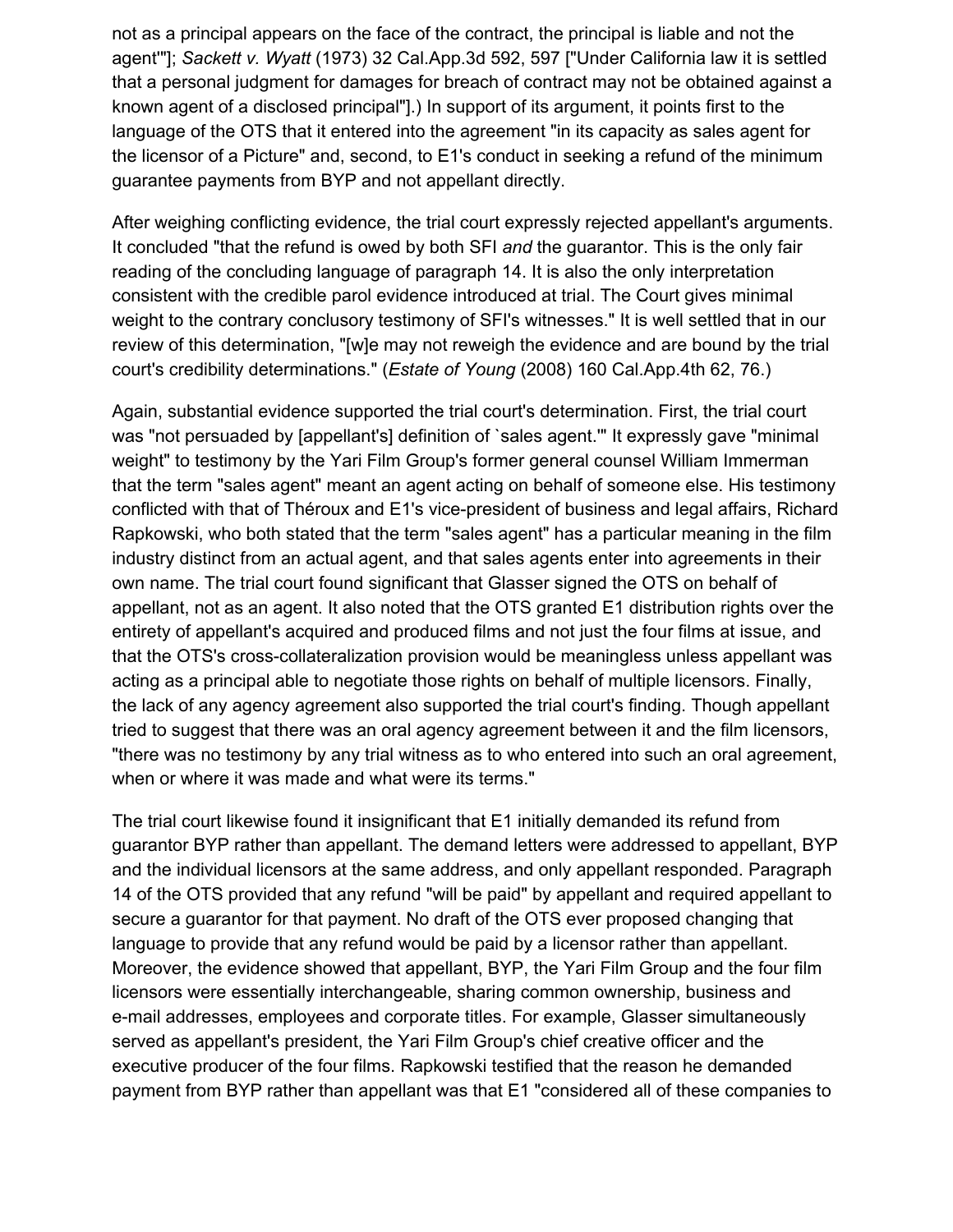be one and the same, controlled by the same controlling minds. E-mails were coming with e-mail signatures from all of these interchangeably, the principals of these companies were all working for all of them interchangeably, and in my mind this was all one company." Accordingly, substantial evidence supported the trial court's determination that "there was no legal `principal' or `agent.' It would be contrary to the evidence and manifestly unjust to conclude that SFI was only an `agent,' and thus immune from liability, in the face of the corporate fictions erected by these various Yari Film Group entities."

# *B. Substantial Evidence Supported the Amount of the Damage Award.*

Appellant next contends that E1 offered insufficient evidence to support the trial court's award of \$1,390,000. "The amount of damages . . . is a fact question . . . [and] an award of damages will not be disturbed if it is supported by substantial evidence. [Citations.] The evidence is insufficient to support a damage award only when no reasonable interpretation of the record supports the figure." (*Toscano v. Greene Music* (2004) 124 Cal.App.4th 685, 691; accord, *Westphal v. Wal-Mart Stores, Inc.* (1998) 68 Cal.App.4th 1071, 1078.)

E1 sought an award of over \$2 million, which it calculated as the difference between the minimum guarantee of five percent of the four films' final budget (\$2,920,098) and the reduced minimum guarantee amounts for each film specified in paragraph 14 of the OTS (\$850,000). The trial court ruled that the credible evidence supported a lesser amount, as Théroux's testimony and corresponding exhibits showed that E1 had negotiated its minimum guarantee obligation to the Bank of Ireland for three of the films down to \$1,990,000 and had transferred at least \$1 million of that amount to the bank. The trial court then subtracted from that amount the reduced minimum guarantees owed by E1 under paragraph 14 of the OTS—\$600,000 total for three of the films—to reach a total award of \$1,390,000. It concluded that E1 had not met its burden to show that it had paid or obligated itself to pay any specified amount to the Bank Leumi or any other bank for the fourth film, *Assassination of a High School President,* and awarded no damages for that film.

Appellant asserts that E1 did not offer evidence establishing actual payment of the full \$1,990,000 amount and therefore failed to show that it was entitled to any refund under paragraph 14 of the OTS, which provided that the refund is "the difference between the Minimum Guarantee *paid* for such Picture and the Reduced Minimum Guarantee. . . ." (italics added). But appellant's argument amounts to nothing more than a request to reweigh the evidence, which we may not do. "`"[W]e have no power to judge of the effect or value of the evidence, to weigh the evidence, to consider the credibility of the witnesses, or to resolve conflicts in the evidence or in the reasonable inferences that may be drawn therefrom."' [Citations.] Our role is limited to determining whether the evidence before the trier of fact supports its findings. [Citation.]" (*Reichardt v. Hoffman* (1997) 52 Cal.App.4th 754, 766; see also *Williams v. Hilb, Rogal & Hobbs Ins. Services of California, Inc.* (2009) 177 Cal.App.4th 624, 643 ["An appellate court has no power to reweigh the evidence"];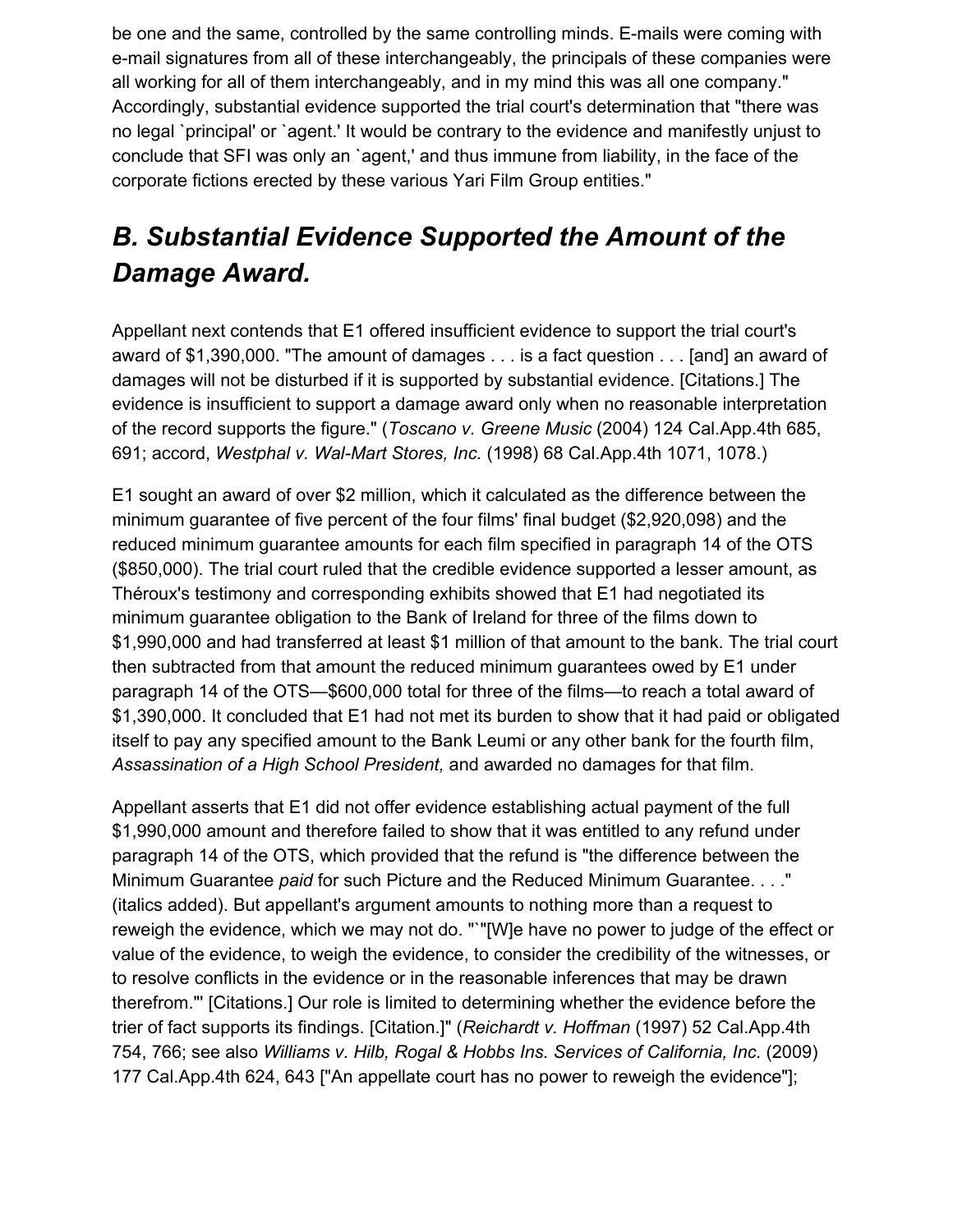*Brough v. Governing Board* (1981) 118 Cal.App.3d 702, 718 ["It is the function of the trial court to weigh the evidence and reconcile conflicts therein"].)

To substantiate its claim for damages, E1 offered Théroux's testimony that E1 made payments on the minimum guarantee amounts in connection with the four films, it negotiated a settlement with the Bank of Ireland which reduced its total obligation by approximately 10 percent, the negotiated total was \$1,990,000 and E1 paid the Bank of Ireland. E1 also offered documentary evidence including the signed settlement agreement between it and the Bank of Ireland, and a \$1 million wire transfer from it to the Bank of Ireland. The trial court found the testimony and exhibits constituted "credible evidence . . . that E1 negotiated its financial obligation to the Bank of Ireland for three of the films to the reduced amount of \$1.990 million."

Against this figure, the trial court subtracted the \$600,000 reduced minimum guarantee obligation. It also declined to award any amount for the fourth film on the grounds that Théroux's testimony was "vague and unpersuasive" and E1 offered no business records in support of the asserted payment. Finally, the trial court rejected the argument that appellant has renewed on appeal, finding no evidentiary basis for an additional reduction for amounts that E1 may have recouped from distributing the films. It found Théroux's testimony unclear on the point and observed that appellant offered no evidence of E1's recoupment.

We conclude that the damages award "was the result of measured deliberation by a conscientious judge" and supported by substantial evidence. (*Devlin v. Kearny Mesa AMC/Jeep/Renault, Inc.* (1984) 155 Cal.App.3d 381, 392; see also *Howard v. Owens Corning* (1999) 72 Cal.App.4th 621, 631 [appellate court will uphold a judgment "supported by evidence which is `substantial,' that is, of `"ponderable legal significance,"' `"reasonable in nature, credible, and of solid value"'"].)

# **III. The Trial Court Properly Awarded Prejudgment Interest.**

The trial court granted E1's motion for an award of prejudgment interest, determining that it was entitled to an additional \$120,578.64. In its motion, E1 relied on Civil Code section 3287, subdivision (a), which provides in part: "Every person who is entitled to recover damages certain, or capable of being made certain by calculation, and the right to recover which is vested in him upon a particular day, is entitled also to recover interest thereon from that day. . . ." Appellant argues that prejudgment interest was improperly awarded because damages were uncertain in the absence of an accounting.<sup>[3]</sup> We independently review when and whether damages were certain or capable of being made so within the meaning of Civil Code section 3287, subdivision (a). (*KGM Harvesting Co. v. Fresh Network* (1995) 36 Cal.App.4th 376, 390-391.)

"`"The test for recovery of prejudgment interest under [Civil Code] section 3287, subdivision (a) is whether *defendant* actually know[s] the amount owed or from reasonably available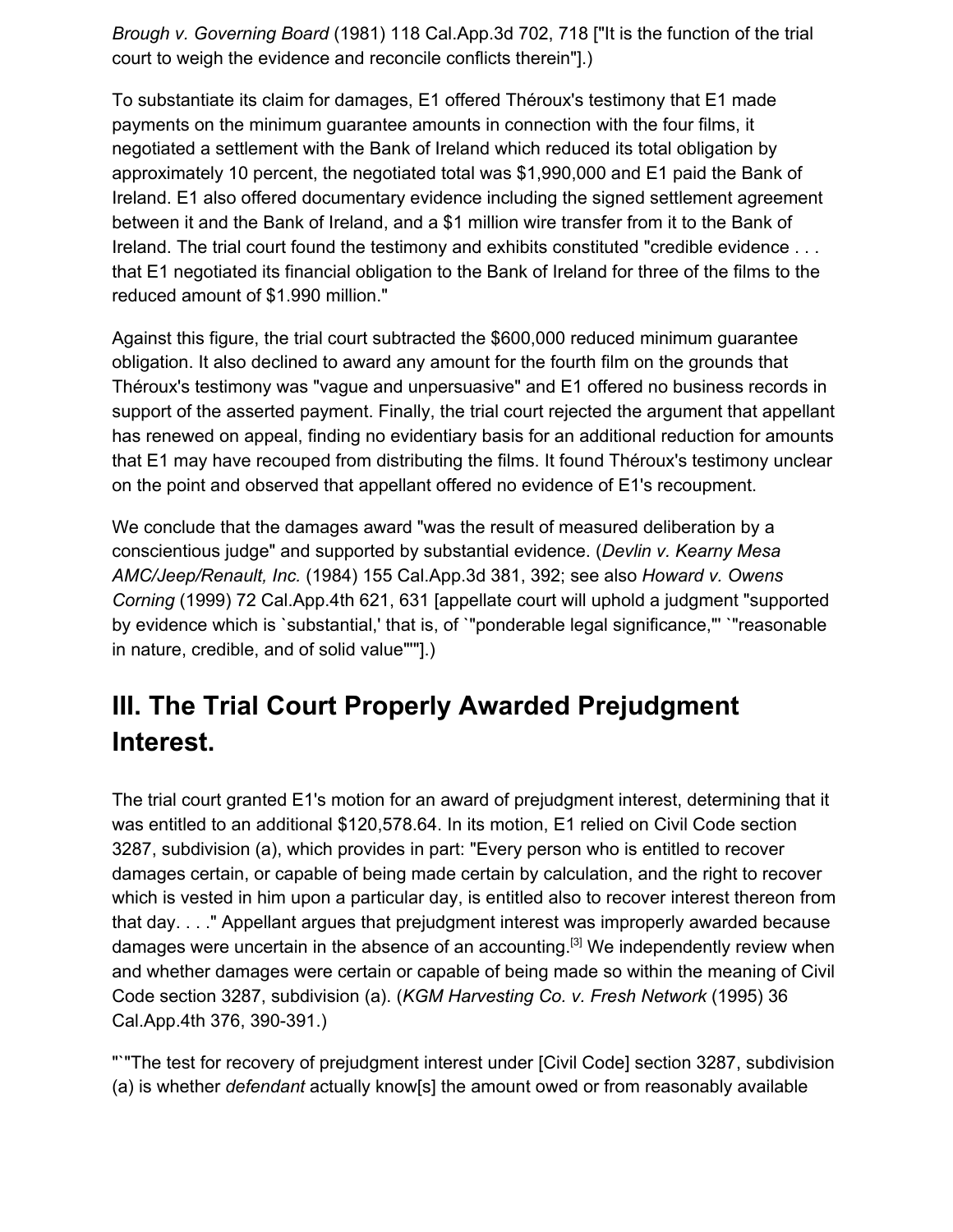information could the defendant have computed that amount. [Citation.]" [Citations.] "The statute . . . does not authorize prejudgment interest where the amount of damage, as opposed to the determination of liability, `depends upon a judicial determination based upon conflicting evidence and is not ascertainable from truthful data supplied by the claimant to his debtor.' [Citations.]" [Citation.] Thus, where the amount of damages cannot be resolved except by verdict or judgment, prejudgment interest is not appropriate. [Citation.]' [Citation.]" (*Children's Hospital & Medical Center v. Bontá* (2002) 97 Cal.App.4th 740, 774.)

Applying these principles, we conclude the trial court properly determined that the amount of damages owed was ascertainable prior to trial. The OTS specified the manner of calculating the amount owed to E1 in the event that appellant failed to satisfy its United States theatrical release commitment. Paragraph 14 of the OTS provided in part: "Distributor [E1] will have the right to receive a refund of the difference between the Minimum Guarantee paid for such Picture and the Reduced Minimum Guarantee and interest on the amount of the refund (at prime + 1%), from SFI, within thirty (30) days from Licensor's receipt of an invoice from Distributor for those amounts. . . ." E1 sent two invoices in February 2009 and a third in September 2009. While appellant refused to pay the invoices on the ground they were premature, it never challenged E1's calculations or sought additional information. Accordingly, the amounts that E1 sought as damages were readily ascertainable from the information it provided to appellant in accordance with the OTS.

We find no merit to appellant's argument that an accounting was necessary to ascertain the amount of E1's damages. Appellant relies on a qualifying provision in paragraph 14 of the OTS, which provides that appellant must pay the invoiced amount "if, on or before the date of the invoice, Distributor has not recouped the amount of the refund and interest on the refund (at prime + 1%) from any Overages, not already allocated to any Picture in a Crossed Picture Group, payable to SFI pursuant to Paragraph 9 by such date." It argues that Théroux's testimony that E1 recouped some amount from its Canadian distribution of the films demonstrated the amount due was not readily ascertainable. But appellant ignores E1's representation in each of the letters accompanying the invoices that "[w]e hereby provide notice that Distributor has not recouped the amount of the refund from any Overages, and that the full amount of the refund is therefore payable to Distributor." Whether E1 was able to recoup some amount from distribution subsequent to its invoice submission was irrelevant to the invoice calculations, given the OTS's requirement that any recoupment must have occurred on or before the date of the invoice in order to qualify as a set-off.

Accordingly, prejudgment interest was properly awarded under Civil Code section 3287, subdivision (a).

## **DISPOSITION**

The judgment is affirmed. E1 is entitled to its costs on appeal.